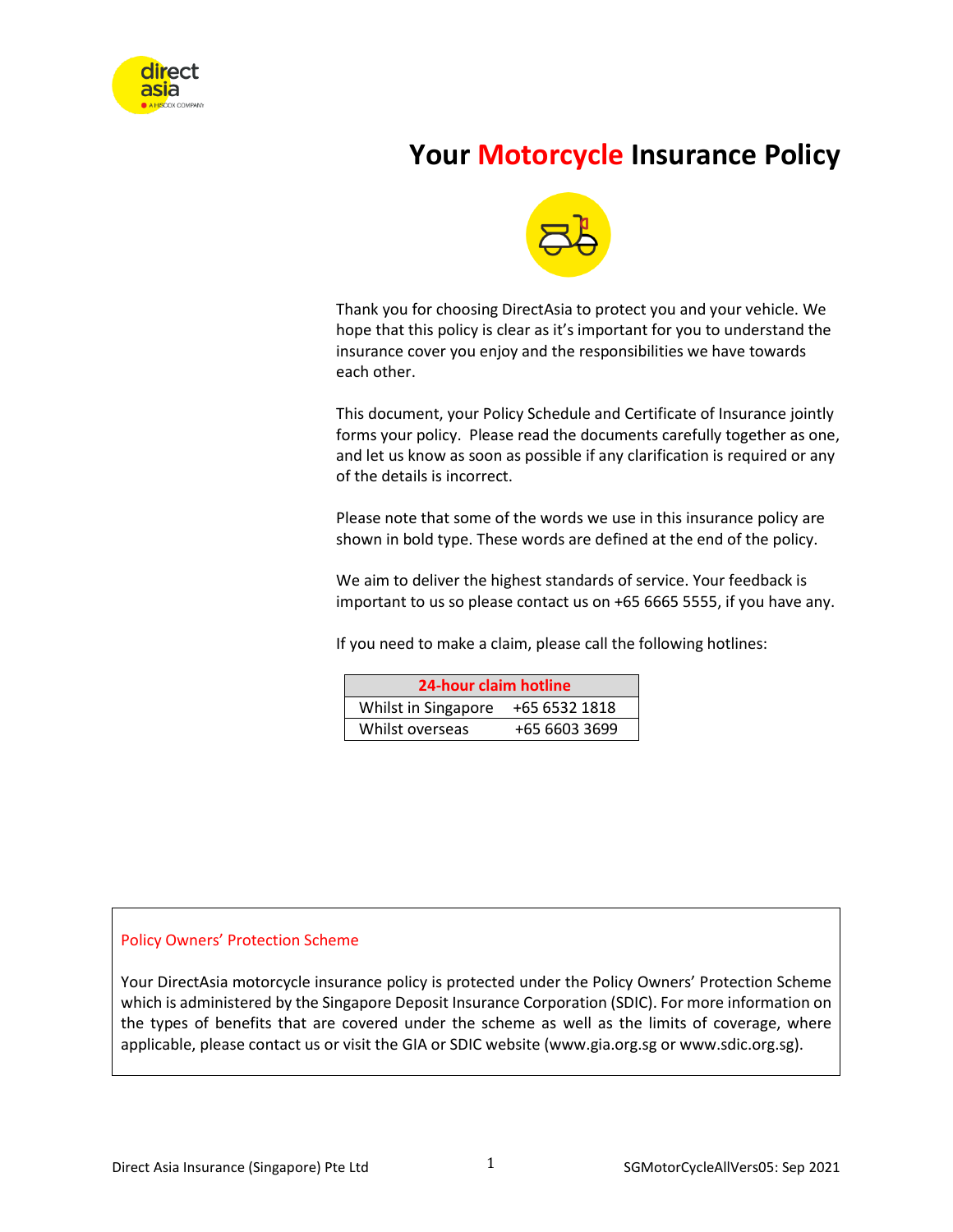

|    | <b>Contents</b> |
|----|-----------------|
| 1. |                 |
|    |                 |
| 2. |                 |
|    |                 |
|    |                 |
|    |                 |
|    |                 |
| 1. |                 |
| 2. |                 |
| 3. |                 |
| 4. |                 |
| 5. |                 |
| 6. |                 |
|    |                 |
| 1. |                 |
| 2. |                 |
| 3. |                 |
| 4. |                 |
| 5. |                 |
| 6. |                 |
|    |                 |
| 1. |                 |
| 2. |                 |
| 3. |                 |
| 4. |                 |
| 5. |                 |
| 6. |                 |
| 7. |                 |
| 8. |                 |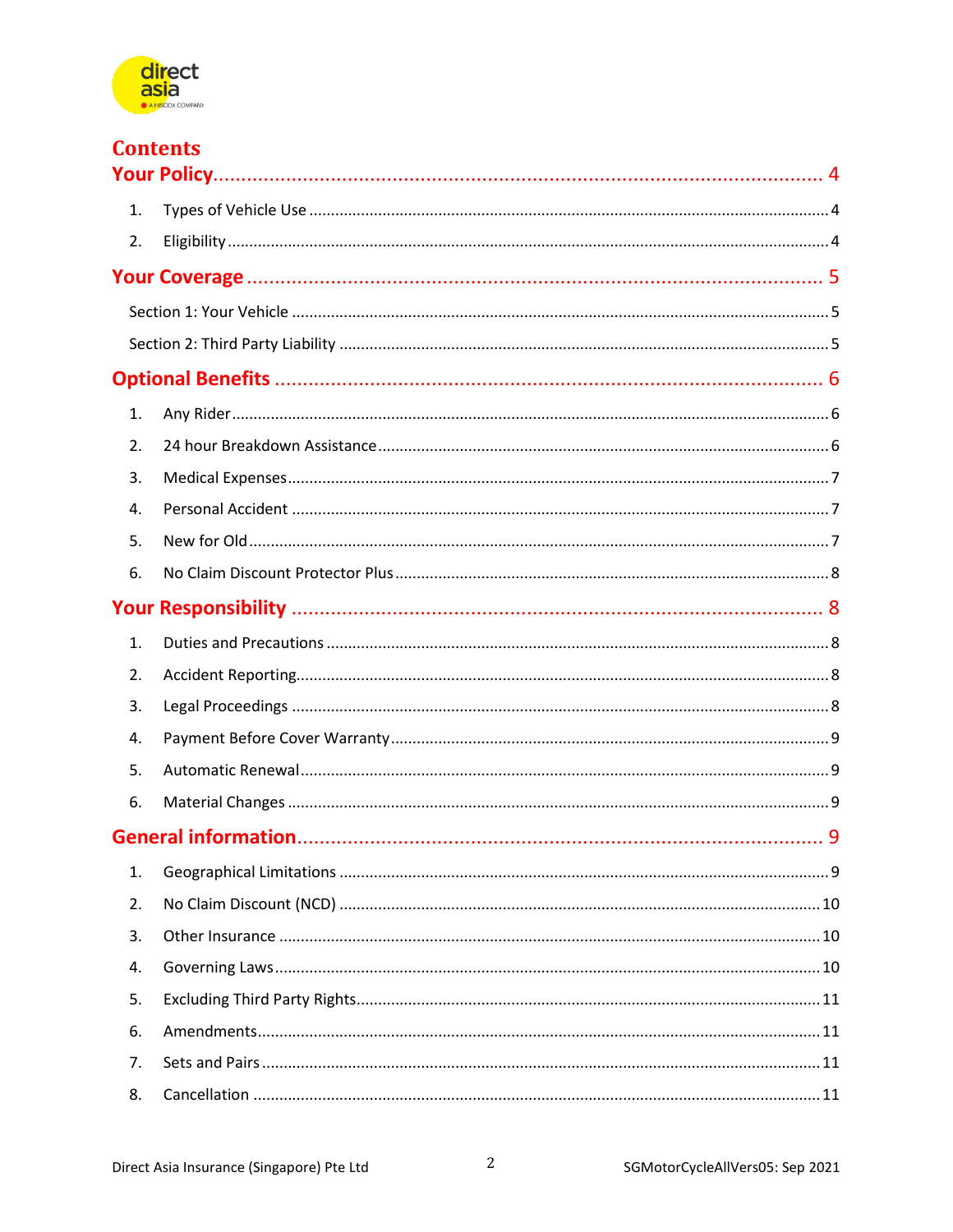

| 9.  |  |  |  |
|-----|--|--|--|
| 10. |  |  |  |
|     |  |  |  |
|     |  |  |  |
| 2.  |  |  |  |
|     |  |  |  |
|     |  |  |  |
| 5.  |  |  |  |
|     |  |  |  |
|     |  |  |  |
|     |  |  |  |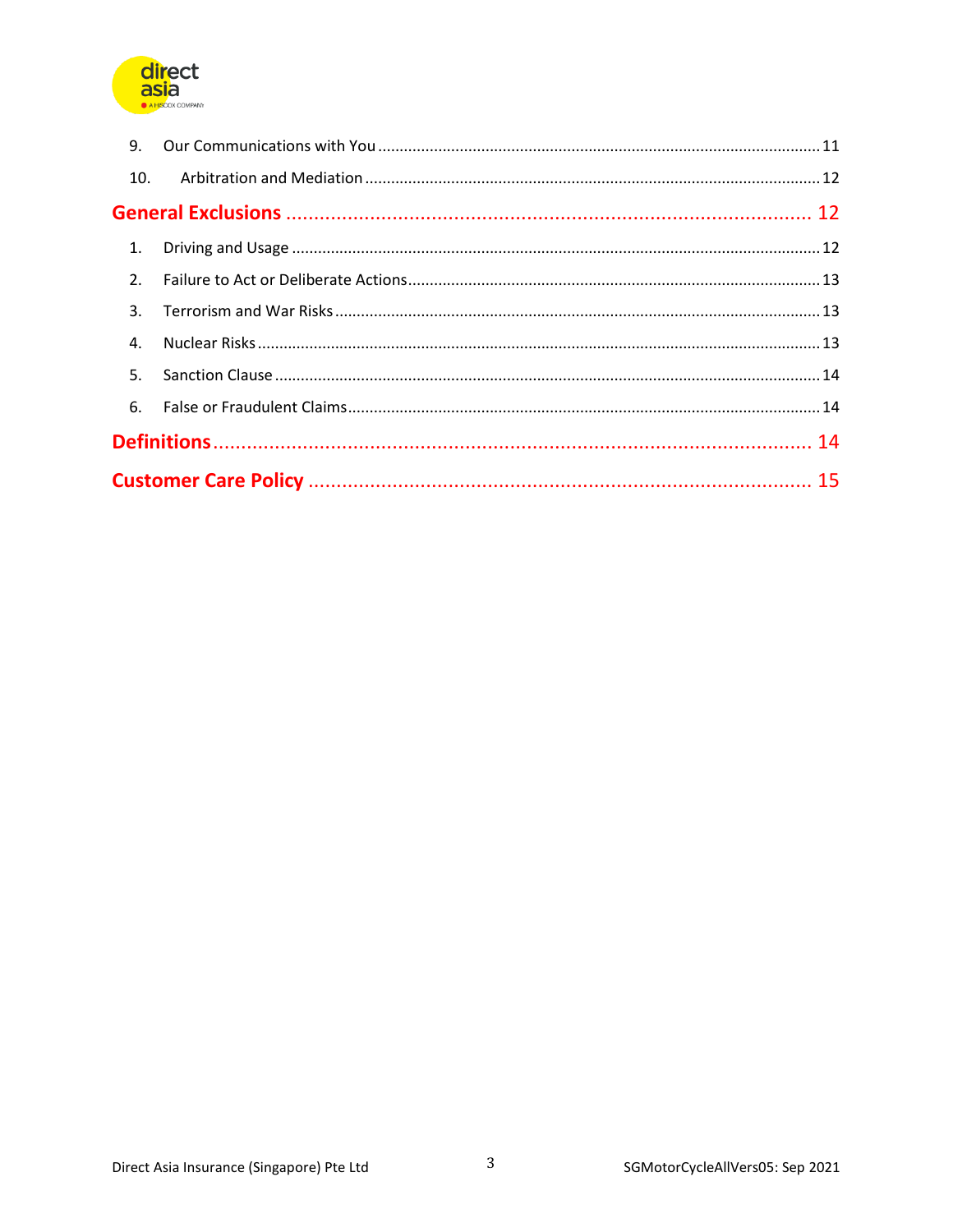

# <span id="page-3-0"></span>**Your Policy**

This **policy**, including any **endorsements we** have issued, tells **you** what **you** need to know about **your** motorcycle insurance and forms a legally enforceable agreement between **you** and **us** during the **period of insurance**. **We** agree to pay the benefits set out in this **policy** on condition precedent that the premium is fully paid in Singapore dollars inclusive of any relevant tax.

All information provided to **us** in **your** application form, including declarations made over the phone, internet or in person would form the basis of this **policy**. **You** must answer all the questions in **your** application accurately and disclose all facts **you** know or could reasonably be expected to know that is relevant to **our** decision before this **policy** is issued. Otherwise, **we** may deny a claim or void this **policy**.

**Your** coverage under this **policy** is subject to the type of cover, plan, usage and benefits **you** have selected with the corresponding **policy** terms and conditions.

Applicable **excess** are shown on **your** certificate of insurance and **your policy** schedule.

## <span id="page-3-1"></span>1. Types of Vehicle Use

| Please refer to your selected usage type as shown in your policy schedule and Certificate of Insurance. |             |  |  |
|---------------------------------------------------------------------------------------------------------|-------------|--|--|
| Usage type                                                                                              | Description |  |  |

| Usage type                 | Description                                                                |
|----------------------------|----------------------------------------------------------------------------|
| Private use                | For personal and leisure use of your vehicle only.                         |
| Private use + Commuting to | For "Private Use" and commuting to-and-from work use of your vehicle only. |
| Work                       |                                                                            |
| Private use + Business     | For "Private Use + Business" use of your vehicle for your business. This   |
|                            | excludes carriage of persons or goods for hire or reward.                  |
| Private use + Commuting to | For "Private Use + Commuting to Work" and Food Deliveries use of your      |
| Work + Food Deliveries     | vehicle only. This excludes carry or delivery of goods and/or groceries.   |
| Private use + Business +   | For "Private Use + Business" and Food Deliveries use of your vehicle only. |
| <b>Food Deliveries</b>     | This excludes carry or delivery of goods and/or groceries.                 |

#### **IMPORTANT NOTE:**

- If **you** use **your vehicle** outside of the declared usage type, an additional **excess** of \$1,500 will be imposed on each and every claim.
- **Your policy** strictly does not cover usage of **your vehicle** for Food Deliveries if usage is not declared and selected.

### <span id="page-3-2"></span>2. Eligibility

This **policy** only covers **you** as the policyholder / main **rider** and one additional **named rider** who must be:

- between the age of 21 and 24 year old who have held a valid motorcycle licence for at least 2 years and/or not more than 1 **accident** in the last 3 years;
- between the age of 25 and 65 year old and have held a valid motorcycle licence for at least 2 years;
- named on **your** certificate of insurance and **policy** schedule unless "Any rider" optional benefit is taken up on **your policy**.

General exclusion in this **policy** applies.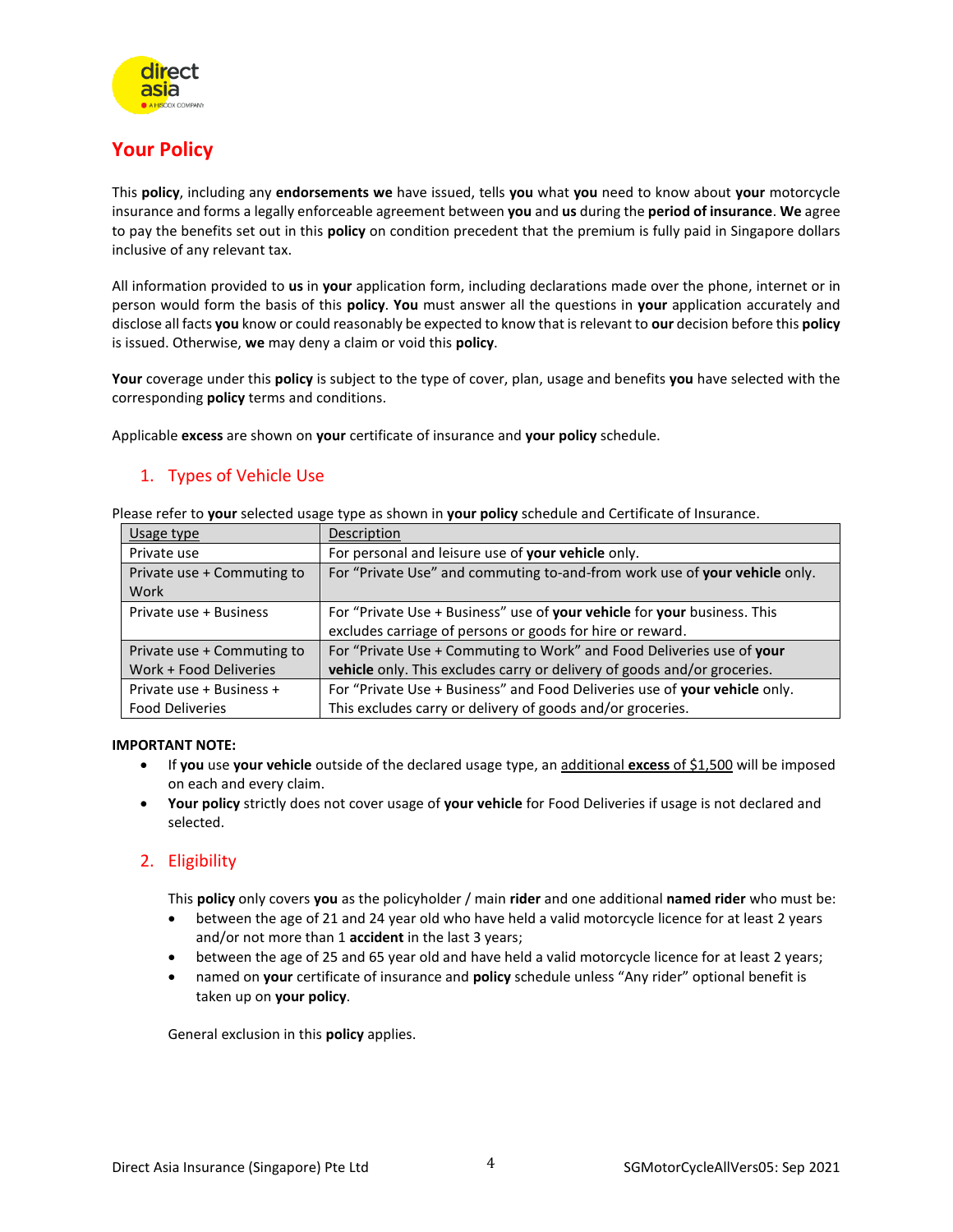

# <span id="page-4-0"></span>**Your Coverage**

### <span id="page-4-1"></span>Section 1: Your Vehicle

This section covers **you** for loss or damage to **your vehicle** as per **your policy** cover type below:

| Cover type                  | Causes of loss or damage                                                   |
|-----------------------------|----------------------------------------------------------------------------|
| Comprehensive               | All Accidental causes including vandalism and natural disaster             |
|                             | (up to the <b>market value</b> and its <b>accessories</b> at time of loss) |
| Third Party, Fire and Theft | Fire and Theft only                                                        |
|                             | (up to the <b>market value</b> and its <b>accessories</b> at time of loss) |
| Third Party Only            | Not covered                                                                |

- 1. **We** will pay **you** the **market value** of **your vehicle** and **we** will salvage and retain all costs (including authority rebates) that are claimable by **you** at the time of the **accident** or loss:
	- if **your vehicle** is declared a **total loss**;
	- if **your vehicle** has been stolen outside of Singapore, an additional excess of 50% of the **market value** at the time of incident capped at a maximum of \$2,000 applies.
- 2. **We** have the option to repair, reinstate, replace or pay **you** the cost for the loss of or damage to **your vehicle** or its **accessories** not more than the **market value** of **your vehicle** and its **accessories**.
- 3. **You** will be allowed to repair **your vehicle** at any workshop in Singapore or at **our** list of **approved workshop**.
- 4. **We** will pay any cash settlement to the hire-purchase or leasing company of **your vehicle** named in the schedule.
- 5. If **your vehicle** cannot be driven due to damage from an **accident**, **we** will pay a reasonable cost of towing **your vehicle** to the workshop:
	- a. up to \$100 for **accident** within Singapore;
	- b. up to \$300 for **accident** within the Geographical Limitations but outside of Singapore.
- 6. **We** will cover **you** for **accessories** and spare parts of **your vehicle** provided that these **accessories** are fitted as standard equipment by the maker or distributor at the time of originally purchased and were installed on **your vehicle** at the time of **accident**, loss or theft.

### <span id="page-4-2"></span>Section 2: Third Party Liability

**We** will cover **you** and **your** passenger against legal liabilities rising from an **accident** involving **your vehicle** for:

- death or bodily injury to any person, including while getting on and off of **your vehicle**;
- property damage of up to \$500,000 inclusive of all costs arising out of any one **accident**.

**We** reserve all discretion to arrange for legal representative and/or to pay all or some reasonable legal costs up to \$3,000 to defend or represent **you** or any **rider** covered by **your policy** against any criminal charges that may be brought against **you** or **your rider**. However, **you** must reimburse **us** for any legal costs and/or expenses and **we** will not pay any costs if **you** or **your rider** has been charged with or convicted of the following:

- reckless riding;
- dangerous riding;
- causing death by reckless, dangerous riding or murder.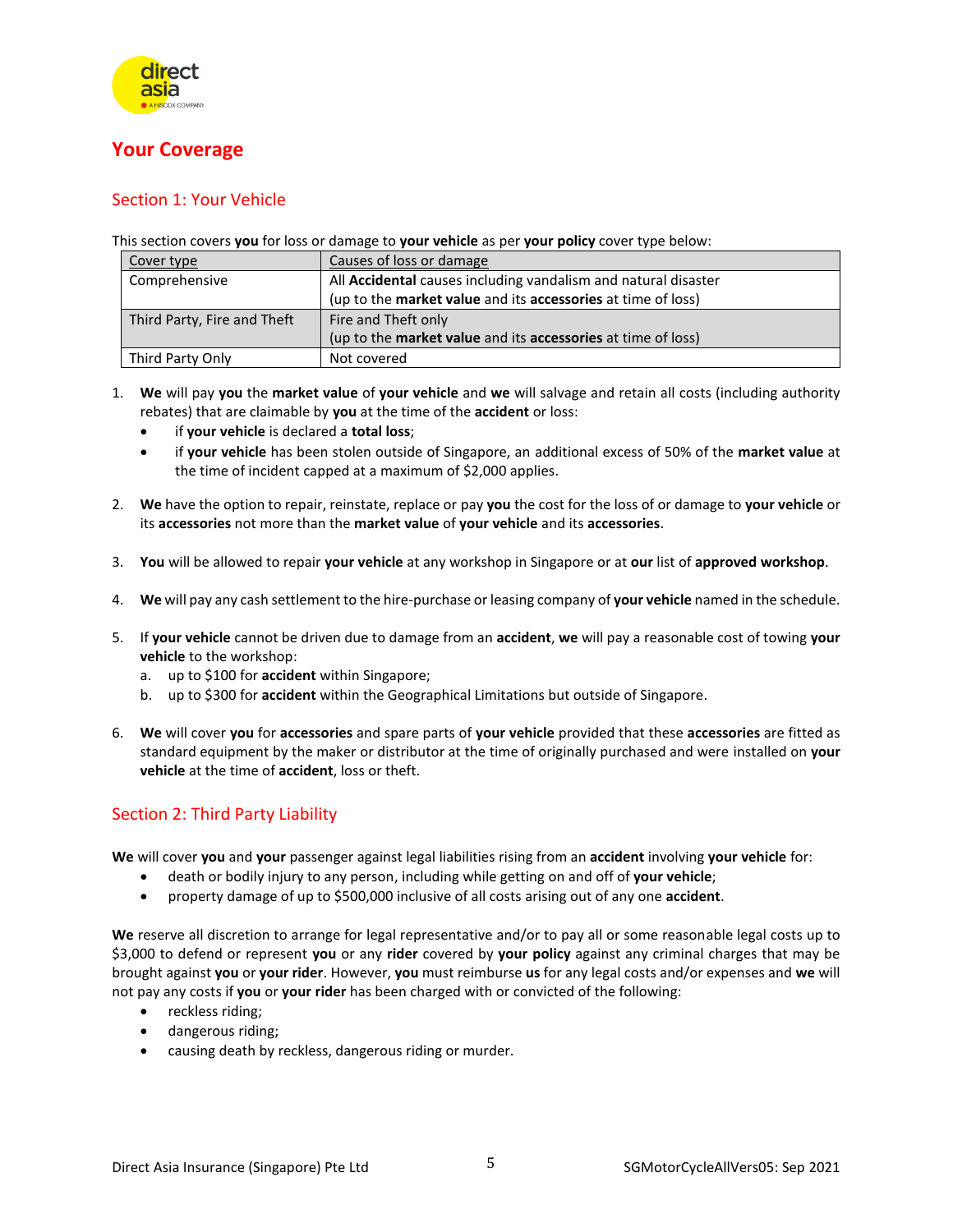

**We** will not pay for:

- death or bodily injury sustained by the **rider;**
- death or bodily injury which **you** can claim for under the Work Injury Compensation Act;
- death or bodily injury to anyone employed by **you** or **your rider** if such death or bodily injury arises during the course of employment;
- loss or damage to **your vehicle** or property held in trust or owned by or in the care, custody or control of anyone covered under this section;
- loss or damage to property belonging to **your** family member or anyone employed **you**.

# <span id="page-5-0"></span>**Optional Benefits**

Additional insurance benefits are available to further enhance **your policy** coverage. These optional benefits described in this section are subject to additional premium payment by **you** and stated on **your policy** schedule if you had taken up.

<span id="page-5-1"></span>

#### 1. Any Rider

**We** will cover any **unnamed rider** who must:

- have held a valid motorcycle licence for at least 2 years;
- not have any **accident** at the time in the last 3 years;
- not have had his or her licence suspended or disqualified from driving in the last 5 years;
- not be using **your vehicle** to carry or deliver goods and/or food for payment even if Food Deliveries usage is declared and selected.

Rider Plan to select for coverage

| Rider Plan                      | Description                                                  |
|---------------------------------|--------------------------------------------------------------|
| Any rider age 25 to 65 year old | Cover authorised unnamed rider between age 25 to 65 year old |
| Any rider age 30 to 65 year old | Cover authorised unnamed rider between age 30 to 65 year old |

<span id="page-5-2"></span>

#### 2. 24 hour Breakdown Assistance

**We** will pay **you** the reasonable cost of obtaining breakdown assistance. **We** will also pay the cost of towing **your vehicle** to the nearest repairer of **your** choice if the motorcycle cannot be repaired on the spot:

- a. up to \$100 within Singapore;
- b. up to \$300 within the Geographical Limitations but outside of Singapore.

**You** are required to call **our** service hotline at 6532 1818 or +65 6603 3699 (overseas) to render appropriate assistance.

**We** will not pay for:

- other claims, loss or damage under this benefit including the cost of repairs or replacement **vehicle** parts;
- any lifting method and services to **your vehicle** before towing **your vehicle**;
- breakdown assistance **you** arranged on **your** own without **our** involvement.

No Claim Discount will not be affected for claims made solely against this benefit. This benefit is available for "Comprehensive" and "Third-Party, Fire and Theft" cover types only.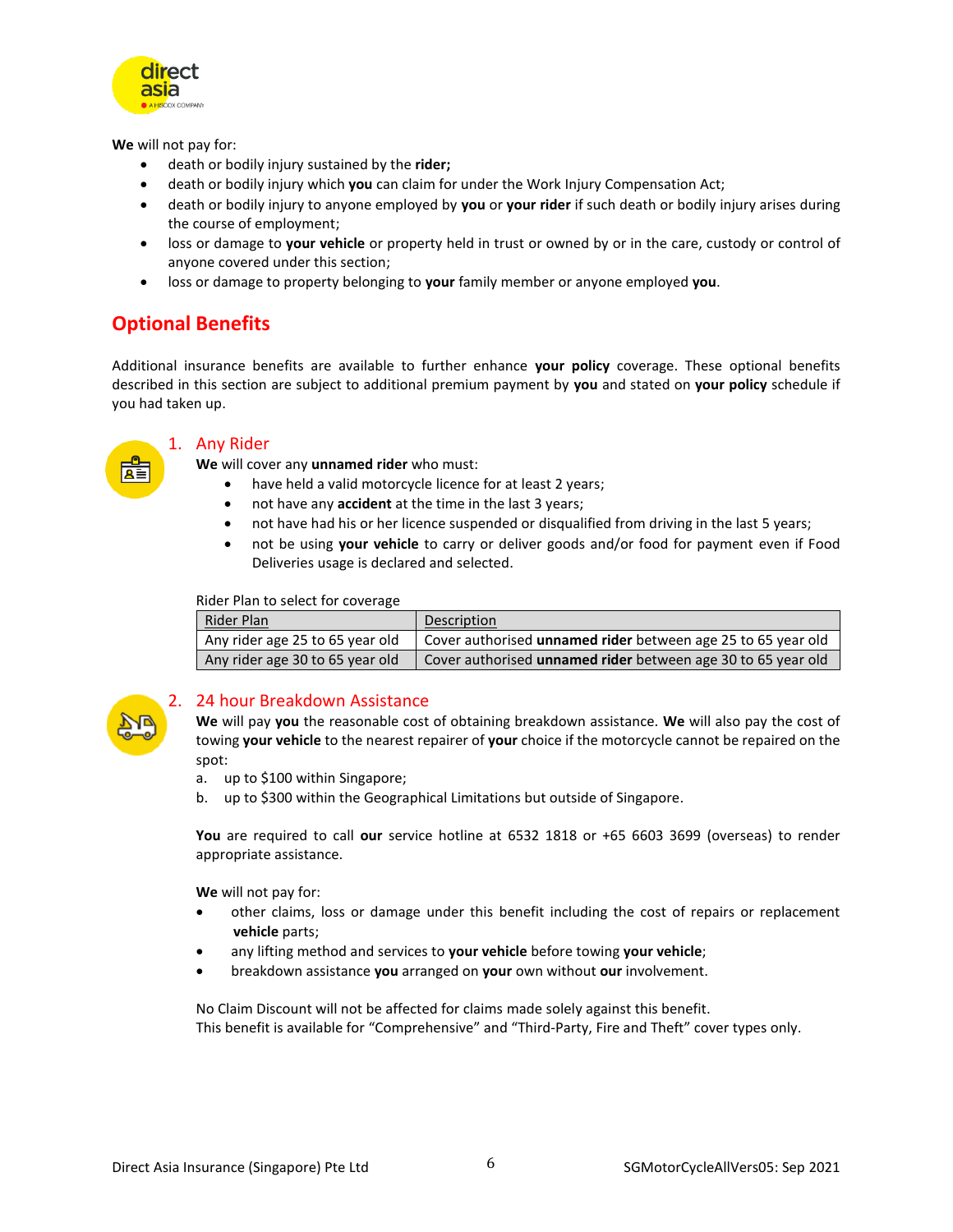

<span id="page-6-0"></span>

#### 3. Medical Expenses

**We** will pay **you**, **your rider** and passenger for reasonable medical expenses up to \$2,500 per person arising out of an **accident** while on **your vehicle**.

An **excess** of \$107 (inclusive of GST) on each and every claim applies. No Claim Discount will not be affected for claims made solely against this benefit.

<span id="page-6-1"></span>

#### 4. Personal Accident

**We** will pay **you** and **your rider** as shown in the scale of compensation for death or bodily injury arising out of an **accident**, as a **rider** of **your vehicle.** 

No Claim Discount will not be affected for claims made solely against this benefit.

| Description                                                    | Percentage of sum insured |
|----------------------------------------------------------------|---------------------------|
|                                                                | as per policy schedule    |
| Death                                                          | 100%                      |
| Total and permanent loss of all sight:                         |                           |
| Both eyes                                                      | 100%                      |
| One eye                                                        | 50%                       |
| Loss by physical severance at or above the wrist or ankle of:  |                           |
| <b>Both hands</b>                                              | 100%                      |
| One hand                                                       | 50%                       |
| Both feet                                                      | 100%                      |
| One foot                                                       | 50%                       |
| One hand and one foot                                          | 100%                      |
| Loss of sight together with hand or foot:                      |                           |
| Total and permanent loss of sight in one eye together with the | 100%                      |
| total loss by physical severance of one hand (at or above the  |                           |
| wrist) or one foot (at or above the ankle)                     |                           |
| Maximum claimable amount within the inforce period of          | 100%                      |
| insurance                                                      |                           |

#### **Scale of compensation**

**Our** liability under this benefit will cease once **we** pay **you** under the personal **accident** benefit.

**We** will not pay if the death or bodily injury:

- is not directly arising from driving **your vehicle**;
- occurs more than 3 calendar months from the date of **accident**;
- is directly or indirectly out of intentional self-injury, attempted suicide, suicide, physical or mental defect or infirmity;
- is due to driving under the influence of drugs, or alcohol or medication.

<span id="page-6-2"></span>

#### 5. New for Old

**We** will offer **you** a new vehicle replacement if **your vehicle** is declared as **total loss** at **our** sole discretion. **We** will replace a brand new vehicle of the same or a similar make and model regardless of the prevailing selling price or **we** may offer a cash compensation in lieu if **we** are not able to replace a brand new vehicle of the same or a similar make and model.

**We** do not guarantee the **COE** for the new vehicle. If it is unsuccessful after the first bid for the **COE**, **we** may, at **our** discretion, pay the published first successful bid price for that particular **COE** tender.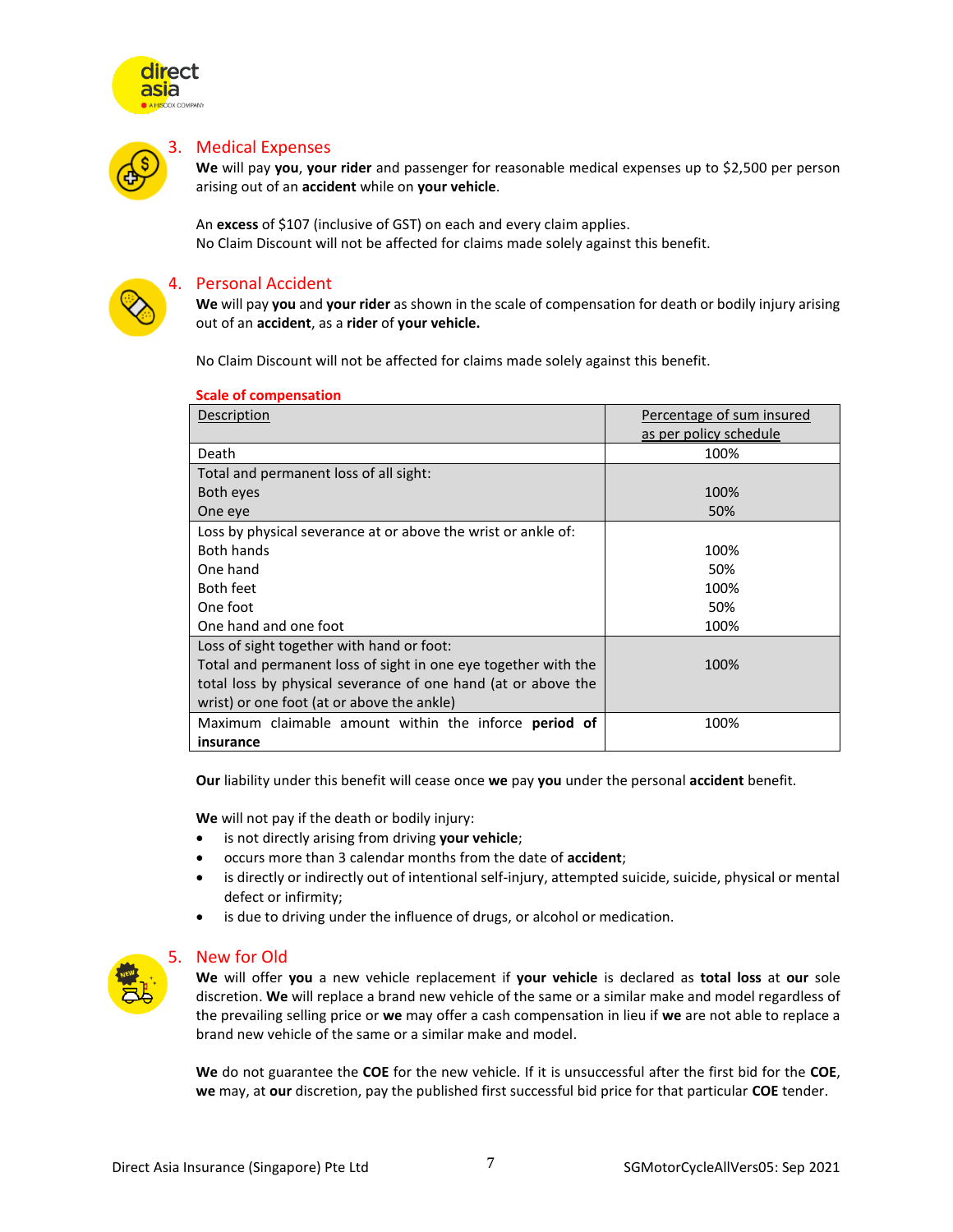

### 6. No Claim Discount Protector Plus

This benefit is available to **you** if **your** current No Claim Discount entitlement is 20%, 25% or 30% and **your vehicle** continues to be insured by **us**.

**We** will retain **your** current No Claim Discount entitlement if **you** make no more than one at-fault claim during the **period of insurance**. However, No Claim Discount will be reduced from the second at-fault claim.

# <span id="page-7-1"></span>**Your Responsibility**

The following conditions apply to this **policy** and **we**, at **our** sole discretion, reserve the right not to pay any claim under this **policy** or declare this **policy** void when the conditions are not met.

#### <span id="page-7-2"></span>1. Duties and Precautions

**You** must:

direct asia

<span id="page-7-0"></span>NCD

- maintain **your vehicle** in a roadworthy condition and compliant with all applicable laws and regulations at all times;
- not leave the scene of the **accident** or leave **your vehicle** unattended without exchanging the particulars with the third party unless **you** are escorted away by the authorities;
- take all necessary and proper precautions to prevent further loss or damage following an **accident**;
- not ride **your vehicle** after it is damaged before necessary repairs have been carried out following an **accident**;
- not carry out repairs to **your vehicle** without **our** authorization or dispose of any damaged property before an **accident** inspection;
- take all necessary precautions which in **our** opinion is deemed reasonable;
- cooperate with **us** in every step of the claim process following an **accident**.

#### <span id="page-7-3"></span>2. Accident Reporting

If **your vehicle** is lost, damage or involved in an **accident**, regardless would it give rise to a claim under this **policy**, **you** must:

- report the **accident** or loss to **us** within 24 hours or by the next working day of the **accident** and have **your vehicle** taken to one of **our** approved reporting centres for **accident** reporting;
- report the **accident** or loss to authorities in the country where the **accident** or loss occurs within 24 hours, if applicable;
- immediately inform **us** of any demand, writ, summons, offer of settlement or notice of any other proceeds **you** have received;
- not admit liability of any kind, make any offer or payment without **our** written consent;
- report to police and co-operate with **us** on convicting third party in case of criminal act that may give rise to a claim under this **policy**.

**You** must write to inform **us** within 14 days of the **accident** or discovery of damage if **you** are making a claim on **us** for damage to **your vehicle**.

#### <span id="page-7-4"></span>3. Legal Proceedings

If **you** are involved in a legal proceeding arising from the **accident**, **we** reserve all right to:

- take over and conduct in **your** name the defense or settle any claim against **you**;
- decide on how the defense is conducted or a claim is settled;
- represent **you** at any inquest or official inquiry;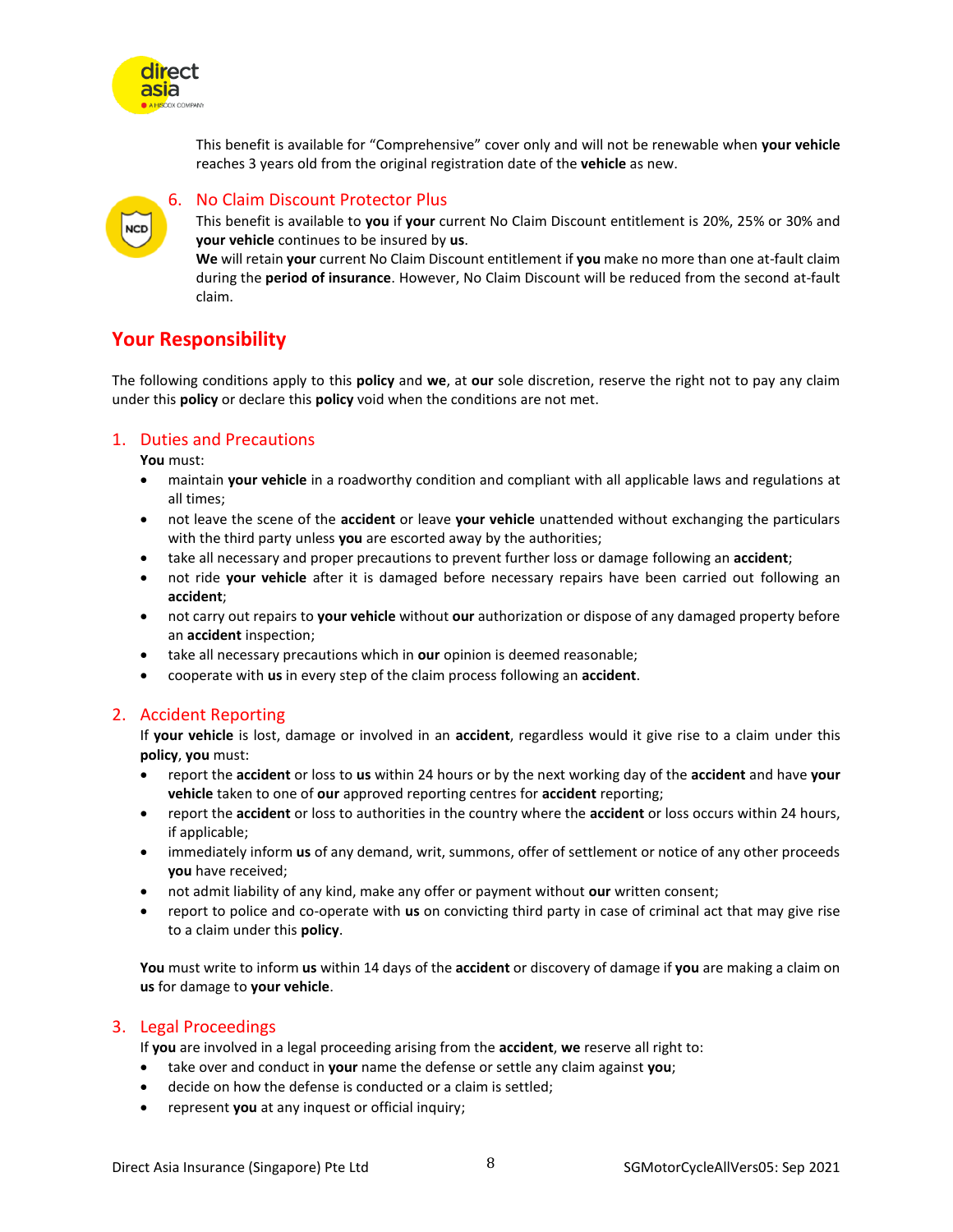

- take legal action in **your** name against anyone responsible for the loss, damage or injury;
- recover all payments from **you** or any person who is responsible for the loss, damage or injury under the **policy** terms which is not admissible.

If **we** decide not to continue with the conduct of the defence or settlement of claim, **we** will not be responsible for any damage, losses, costs or expenses incurred by **you** or by any other person as a result of **our** decision.

#### <span id="page-8-0"></span>4. Payment Before Cover Warranty

**We** agree to pay the benefits set out in this **policy** if **you** meet the premium obligations as below:

- **We** must receive the total premium due to **you** on or before the effective date of insurance;
- If the premium due is not paid or received in full by **us** on or before the effective date, the **policy** will be void and no claim or benefits will be payable by **us**. Any premium payment received after the effective date shall have no effect on the void of **your policy**.
- If **you** are permitted to pay **your** premium by installments, then if two or more required installment payments are not paid and received in full by **us** on or before the specific due date, the remaining balance of the annual premium shall be payable in full immediately. If no installment payments are made, the **policy** will be deemed to be cancelled from the installment premium due date and no claim or benefits will be payable by **us** for any **accident** on or after the installment premium due date. Any premium payment received after the specific due date shall have no effect on the cancellation of **your policy.**

#### <span id="page-8-1"></span>5. Automatic Renewal

If **you** have opted for auto-renewal, **we** will renew **your policy** automatically at the premium and on the terms determined by **us**. **You** should be aware that **we** can only consider automatic renewal when:

- **you** have made **us** aware of and **we** have accepted any changes to **your policy** details;
- the credit card details given to **us** by **you** have not changed;
- there are no outstanding payments and/or other breaches of **your policy**.

**We** are entitled to retain the credit card details provided by **you** to **us** and **we** have the consent of the credit card holder for **us** to charge against the credit cards.

**We** will automatically debit the credit card **we** have on file with the renewal premium. **You** may opt out of automatic renewal at any time in writing to **us** at least 30 days before the expiry of **your policy**.

#### <span id="page-8-2"></span>6. Material Changes

**You** must inform **us** immediately of any material change which may impact the terms and conditions of **our** cover under this **policy**. **We** may compute any difference in premium from the date of such change even if this happened in a previous **period of insurance**.

# <span id="page-8-3"></span>**General information**

#### <span id="page-8-4"></span>1. Geographical Limitations

This **policy** covers for any **accident**, loss, damage, injury or legal responsibility arising within the geographical areas as specified below:

- The Republic of Singapore
- West Malaysia (including Penang and other Malaysia offshore islands accessible by road)
- Southern Thailand within 80 km from the border of West Malaysia
- **Your vehicle** crossing the straits between Singapore and Tanjong Belungkor, Johor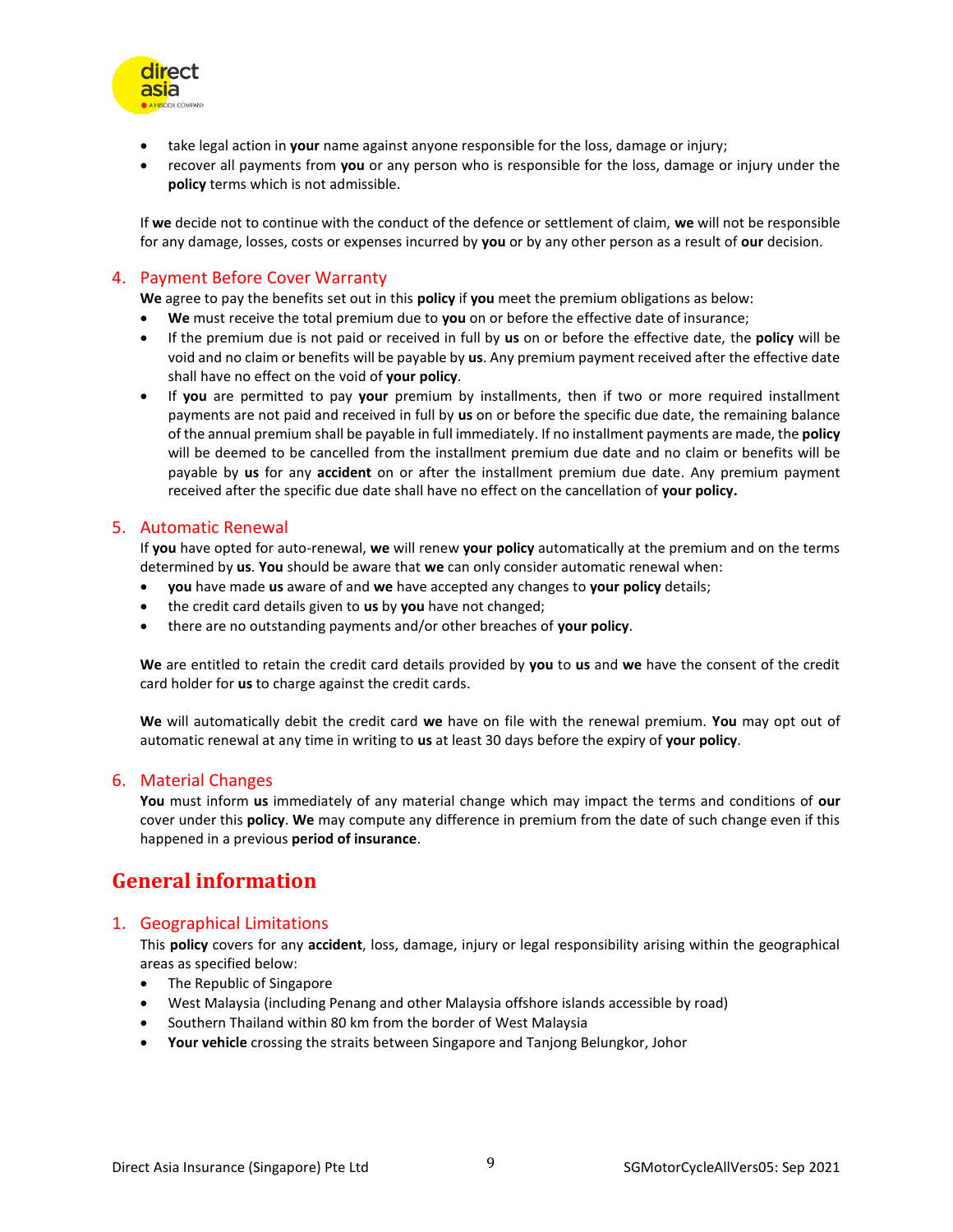

### <span id="page-9-0"></span>2. No Claim Discount (NCD)

If **you** have been insured with **us** and no claim is made under this **policy**, **you** will be entitled to discount on **your** premium as follows:

| No claims period        | <b>NCD</b> |
|-------------------------|------------|
| One year                | 10%        |
| Two consecutive years   | 15%        |
| Three consecutive years | 20%        |
| Four consecutive years  | 25%        |
| Five consecutive years  | 30%        |

If there are claims made against **your policy**, **we** will reduce the No Claim Discount as follows:

With the optional no claim discount protector plus cover;

| Entitled current NCD | <b>NCD</b>           |                  |                          |
|----------------------|----------------------|------------------|--------------------------|
|                      | 1 at fault claim     | 2 at fault claim | 3 or more at fault claim |
|                      | (NCD Protector plus) |                  |                          |
| 30%                  | 30%                  | 0%               | 0%                       |
| 25%                  | 30%                  | 0%               | 0%                       |
| 20%                  | 25%                  | 0%               | 0%                       |

Without the optional no claim discount protector plus cover;

| <b>Entitled current NCD</b> | <b>NCD</b>       |                          |  |
|-----------------------------|------------------|--------------------------|--|
|                             | 1 at fault claim | 2 or more at fault claim |  |
| 0% to 30%                   | 0%               | 0%                       |  |

However, if **you** fail to report an **accident** to **us** within 24 hours or by the next working day and/or do not provide **your vehicle** to **us** for inspection, **we** will reduce **your** No Claim Discount upon renewal of **your policy** as below:

| <b>Current NCD</b> | Reduced NCD due to late reporting |
|--------------------|-----------------------------------|
| 30%                | 25%                               |
| 25%                | 20%                               |
| 20%                | 15%                               |
| 15%                | 10%                               |
| 10%                | 0%                                |
| 0%                 | 0%                                |

**Your** No Claim Discount entitlement is not transferrable to any other person and applies to only one **vehicle** at any one time only.

#### <span id="page-9-1"></span>3. Other Insurance

**We** will pay only **our** share of any claim if any other insurance covers the same damage, loss or liability.

#### <span id="page-9-2"></span>4. Governing Laws

This **policy** is governed by and interpreted in accordance to the laws of Singapore and the following legislation and agreements:

- Motor Vehicles (Third-Party Risks and Compensation) Act (Cap 189) of Singapore;
- Road Transport Act 1987 of Malaysia;
- Motor Vehicle (Third Party Risks) Rules, 1959 of Malaysia;
- Agreement between the Minister of Finance of the Republic of Singapore and the Motor Insurers' Bureau of Singapore dated 22 February 1975;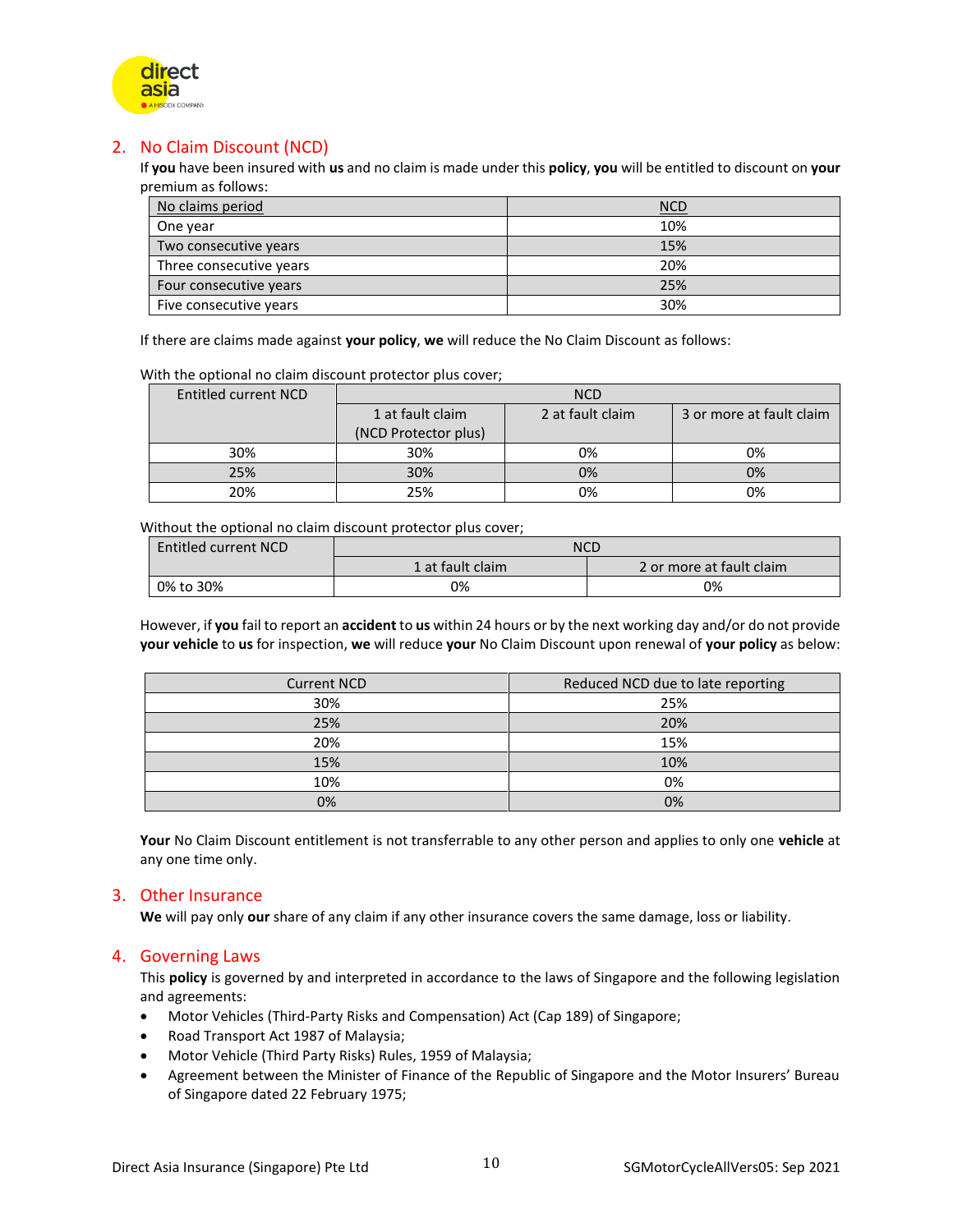

- Agreement between the Minister of Transport of the Government of Malaysia and the Motor Insurers' Bureau of West Malaysia dated 15 January 1968;
- Any other agreement pursuant thereto and/or any subsequent revision of the above legislation or agreements.

#### <span id="page-10-0"></span>5. Excluding Third Party Rights

A person who has not agreed to be bound by the terms and conditions contained in this **policy** will have no rights under the Contracts (Rights of Third Parties) Act (Cap.53B) to enforce any of its terms or conditions.

#### <span id="page-10-1"></span>6. Amendments

**You** may contact **us** to request a change to be made to **your policy**. Upon **our** approval, acceptance and receipt of any additional premium payable by **you**, **we** will confirm in writing to **you** and amend **your** certificate of insurance and **policy** schedule.

**We** may change the terms and conditions of **your policy**, including the premium payable, by giving **you** at least 30 days' notice before such change is effected or upon the next period of **your** insurance. **Your** continued payment of the premium after the notice is given to **you** will mean that **you** accept such change.

**You** will not receive any refund of premium if the refund amount is less than \$10 and **you** will need to pay **us** any additional premium if it exceeds \$10.

#### <span id="page-10-2"></span>7. Sets and Pairs

If the loss or damage items forms part of a set or a pair, the repair or replacement will only apply to the damaged item individually within the set or pair.

#### <span id="page-10-3"></span>8. Cancellation

**We** may cancel this **policy** by giving **you** 7 days written notice to the address registered on **your policy**. **You** may cancel **your policy** by giving **us** 7 days written notice. **We** will compute any refund of premium as follows.

Premium refund = Premium x unexpired days of **period of insurance** / Original days of **period of insurance**

We will refund a pro-rated premium less a cancellation fee of \$53.50 (inclusive of GST).

However, **you** will not receive any refund of premium if:

- any claim has been made or expected to arise under this **policy**;
- **you** have not return **us** the certificate of insurance;
- there is any outstanding money **you** owe to **us**.

#### <span id="page-10-4"></span>9. Our Communications with You

**You** can make certain transactions online. This may be purchasing **your policy**, administering **your policy**, making a renewal payment or others. These transactions will not be final until **we** receive and process **your** confirmation including payment of any premium due.

**You** must inform **us** of any change to **your** contact details and maintain an active email, phone number and postal address. **We** are not responsible for communications sent to an inactive or out of date email account, phone number or postal address.

**Your** confirmation of payment may not be received by **us** for reasons including mechanical, software, computer telecommunications, electronic failures or omission which are outside the control of either party. **You** acknowledge to the extent permitted by law that **we** are not liable to **you** in any way for loss or damage, caused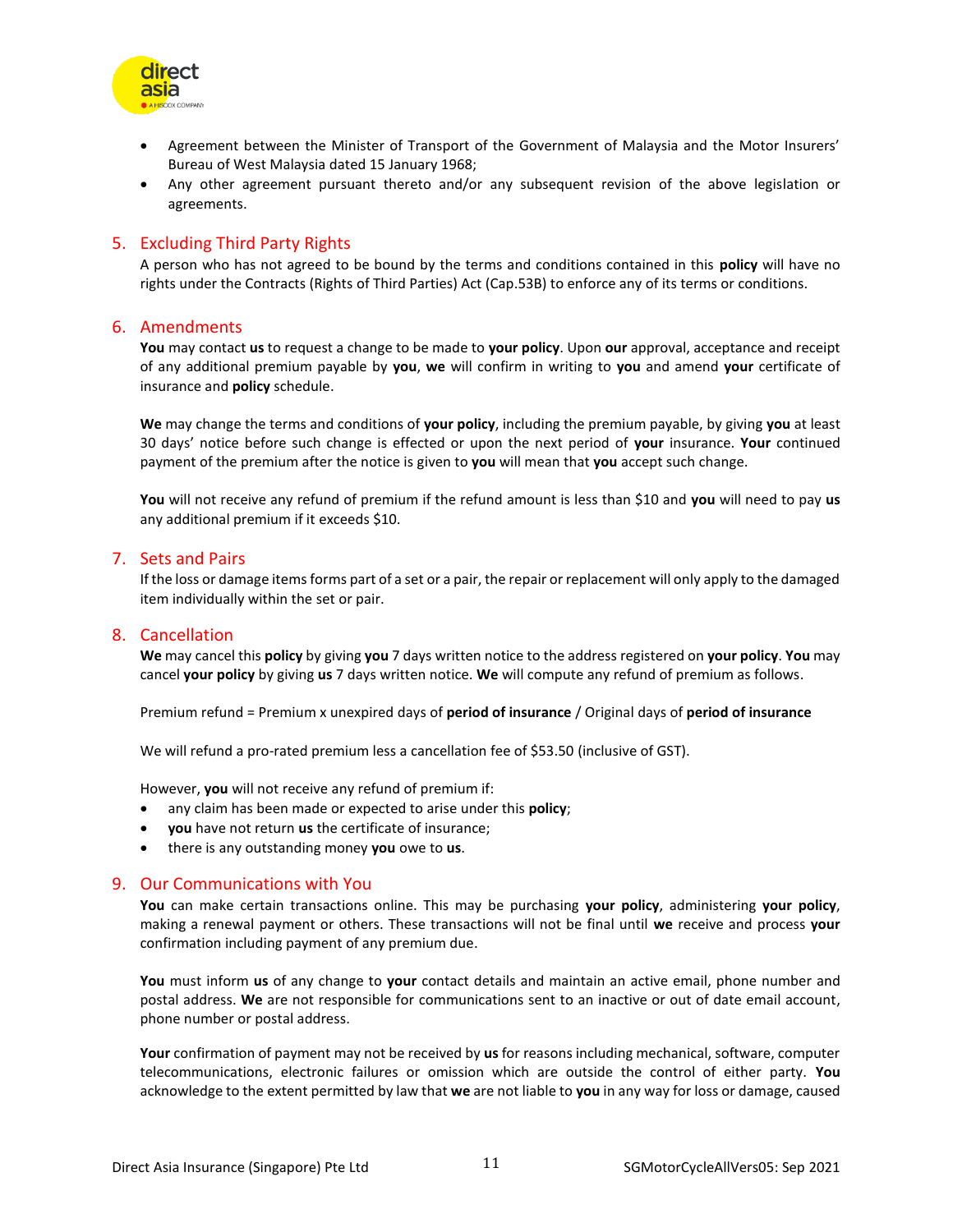

indirectly or directly, in connection with the transmission of an electronic instruction through **our** website or any failure to receive an electronic instruction for any reason.

**Your** credit card details that **you** provide **us** will be retained after payment is made. For **policy** where premium payment made by credit card, **we** will pay for refund to the credit card used for premium payment.

At **our** sole discretion, **we** may refuse or decline to process any transaction at any time and for any reason. **We** will not be liable to **you** or to any third party except where it constitutes a breach in **your policy** or any failure to process a transaction that is beyond **our** control.

If **you** have authorised any other person to purchase this **policy** on **your** behalf, it is explicitly implied that **you** have agreed and allowed **your** personal details to be shared and declared to abide to all **policy** conditions.

#### <span id="page-11-0"></span>10. Arbitration and Mediation

**You** and **us** agree that all disputes arising out of this **Policy** shall be settled or resolved by mediation in accordance with the existing mediation procedure and/or relevant legislation in force. The parties agree to take part in the mediation in good faith and undertake to honour the terms of any settlement reached. If any dispute is not referred to mediation or if mediation is unsuccessful, the dispute shall be referred to arbitration. Arbitration shall be conducted in accordance with the Arbitration Rules of the Singapore International Arbitration Centre or any other arbitration rules that is agreed between the parties.

## <span id="page-11-1"></span>**General Exclusions**

#### <span id="page-11-2"></span>1. Driving and Usage

**We** will not pay for any damage, loss, **accident**, injury or liability:

#### when **your vehicle** is:

- installed with any side car;
- not registered pursuant to the Road Traffic Act (Cap. 276) or its registration has been cancelled;
- without a valid road tax, incorrectly used or being driven illegally;
- modified without the approval of the Registrar of Vehicles in accordance with the Road Traffic (Motor Vehicles Registration and Licensing) Rules or any relevant legislation;
- in an unsafe or not roadworthy condition;
- being use on rails and not on terra firma;
- being transported by sea including loading and unloading as part of the journey;
- used to carry goods except for consumable food if this **policy** covers food delivery usage;
- used while on consignment;
- used for driving instruction, driving training or tuition for a fee;
- used on an airport runway or airport apron area;
- used for any motor competition, racing, contest, trailing and all related activities;
- used for any purpose in connection with the motor trade;
- used without actions taken for any manufacturer/dealer's recall or service bulletin;
- used for any forms of commercial, leasing, rental and/or hire and reward purpose except for food delivery if this **policy** covers food delivery usage;
- under lawful seizure, repossession of **your vehicle** by government or public authority or legal owner;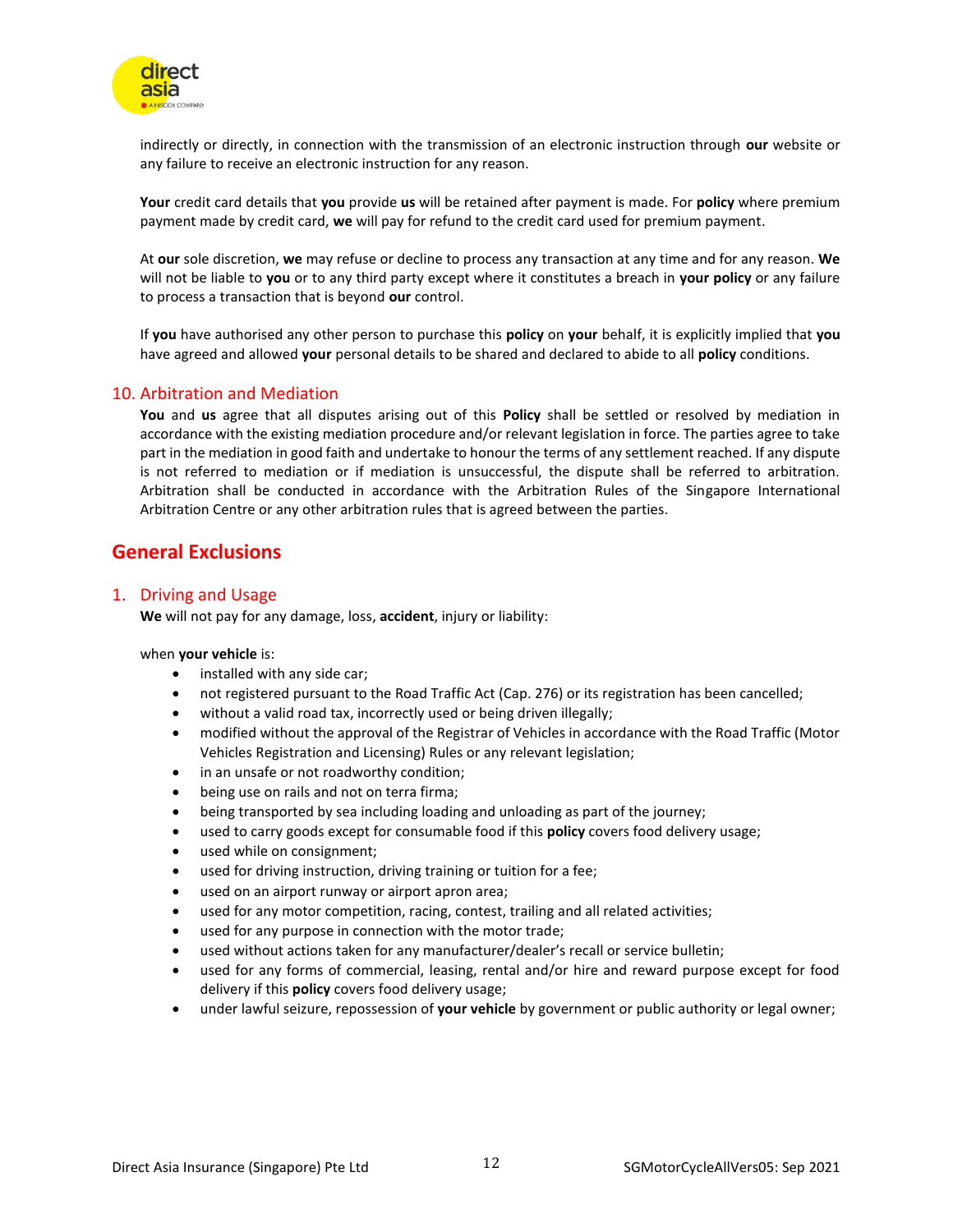

when **your vehicle** is driven by:

- any **rider** without a valid licence;
- any **named** or **authorised rider** who was "at-fault" in two or more **accidents** within three years from the commencement date of **your policy**;
- any **named** or **authorised rider** whose licence has been suspended or cancelled within five years from the commencement date of **your policy**;
- any **named** or **authorised rider** who has been refused, terminated or declined insurance within three years from the commencement date of **your policy**;
- anyone under the influence of alcohol or drugs;
- anyone who is under medical advice against driving;

if at the time of **accident**:

- the number of people (including the **rider**) in **your vehicle** is more than its legal seating capacity;
- is outside the geographical limitations;
- arising from a criminal breach of trust and/or a criminal arrest warranted on **you** or any **authorised rider**;
- to the tyre or rims unless **your vehicle** suffers **accidental** damages at the same time;
- due to failure to exercise due care and diligence to secure, lock or position **your vehicle** from being stolen or damaged;
- due to deterioration, wear, tear, rust, erosion or other form of corrosion;
- to aftermarket parts or **accessories** or non-standard parts on **your vehicle;**
- for existing damage that is not caused by or during the **accident** in question;
- due to mechanical, structural, electronic, electrical or other failures or breakdown whether caused by the manufacturer or otherwise;
- for any personal items stolen from **your vehicle**;
- to repair or replace the set or pair where the loss or damage is to part only of that set or pair;
- related to damage to data, software or computer programmes of **your vehicle**;
- arising from any indirect loss whatsoever;
- resulting from any unlawful act as determined by the authorities including reckless or dangerous driving.

#### <span id="page-12-0"></span>2. Failure to Act or Deliberate Actions

**We** will not pay claim for any **accident**, damage, loss, injury or liability:

- if **you** fail to fulfill **your** responsibility;
- for intentional and deliberate caused by **you** or person acting with **your** permission;
- **we** deem any way fraudulent;
- due to any false declarations or document;
- related to use of **vehicle** if it breaks any rules, regulations or laws.

#### <span id="page-12-1"></span>3. Terrorism and War Risks

**We** will not pay for any loss or damage directly or indirectly caused by or as a result of:

- any **act of terrorism** including **nuclear, chemical, biological terrorism**;
- war, invasion, acts of foreign enemies or similar events;
- riot, rebellion, hostilities, civil commotion, mutiny or usurped power (including loss or damage caused by looting or pillaging).

#### <span id="page-12-2"></span>4. Nuclear Risks

**We** will not pay for any loss or damage directly or indirectly caused by or a result from or in connection with radioactive agents, weapons or material (whether actual or threatened).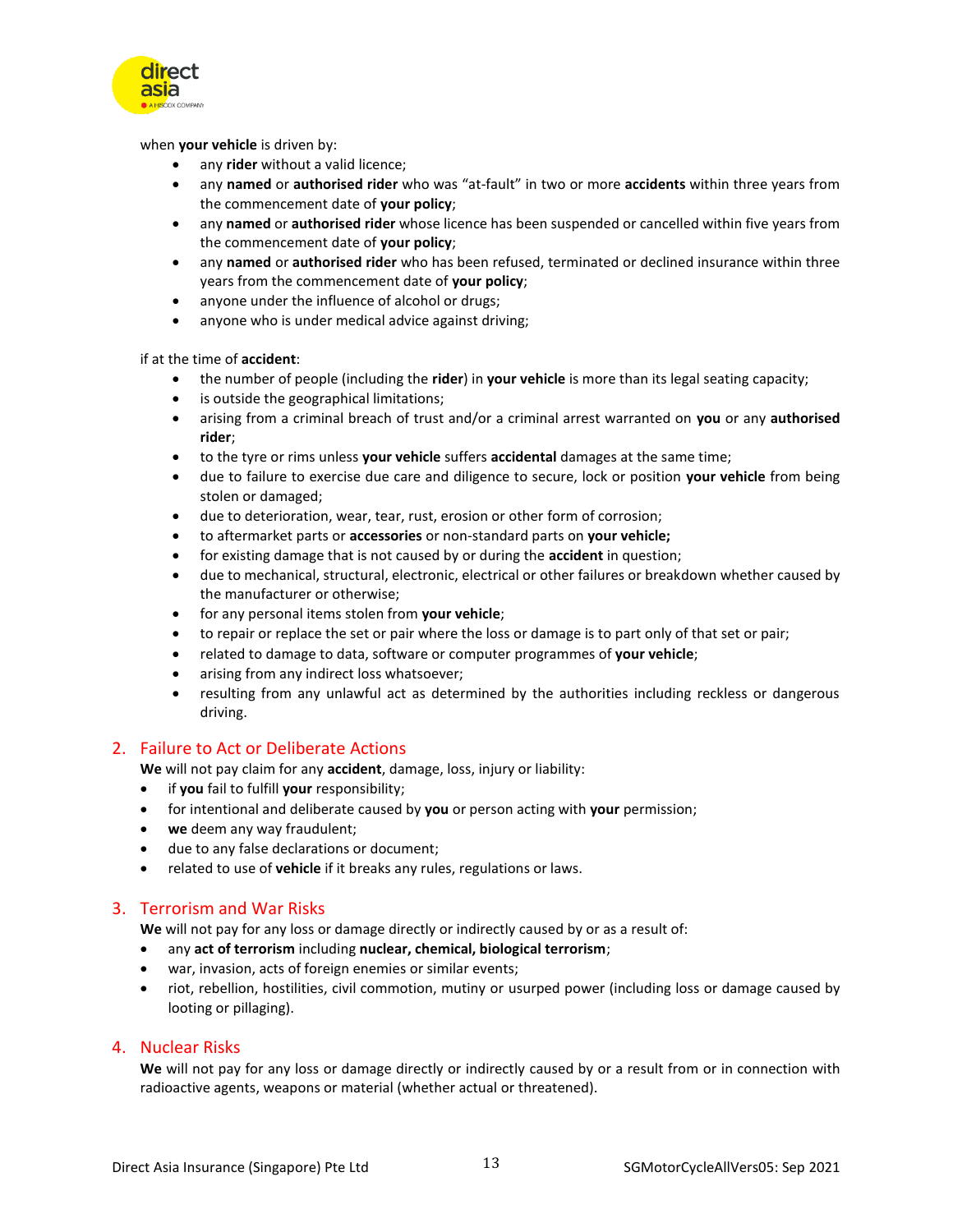

#### <span id="page-13-0"></span>5. Sanction Clause

**We** will not provide cover or be liable to pay any claim or provision under this **policy** under any sanction prohibition or restriction under United Nations resolutions or the trade or economic sanctions, law or regulations of the Republic of Singapore, Malaysia, Thailand, European Union, United Kingdom or United States of America.

#### <span id="page-13-1"></span>6. False or Fraudulent Claims

**We** reserve the right to not pay for any claim or void the **policy**, and report to the relevant authorities when false or fraudulent claim is made.

# <span id="page-13-2"></span>**Definitions**

Any word or expression which has a specific meaning will have the same meaning wherever it appears in the **policy** documents.

**Accident** or **Accidental** refers to sudden and unforeseen event occurring during the **period of insurance** arising out of ownership, use or maintenance of **your vehicle** covered under this **policy**.

**Accessories** refers to audio, multimedia equipment and standard equipment that have no independent power source, fitted by the manufacturer or distributor at the time the **vehicle** was originally bought.

**Act of terrorism** refers to an act (which may or may not involve using force or violence) by any person or group committed for political, religious, ideological or similar intentions, with the aim of influencing any government or to put the public or any section of the public, in fear.

**Amendment** refers to an endorsement or other authorised change to **your policy**.

**Approved workshop** refers to a workshop **we** have appointed, approved and authorised to repair **your vehicle** following a claim.

**Authorised rider** refers to a **rider** who has **your** permission to drive **your vehicle** and who is covered under the selected **rider** plan shown on **your policy** schedule. This person must:

- have a valid licence to ride and must not have been suspended or disqualified from driving within the last 5 years from the commencement date of **your policy** or during the **period of insurance**;
- have not been declined or refused insurance or had insurance terminated by any insurance company within the last 3 years from the commencement date of **your policy** or during the **period of insurance**;
- not have been involved in 2 or more "at fault" **accidents** within the last 3 years from the commencement date of **your policy** or during the **period of insurance**.

**COE** refers to the certificate of entitlement for **your vehicle**.

**DirectAsia, we, us, our** refers to Direct Asia insurance (Singapore) Pte Ltd.

**Excess** refers to the amount that **you** are required to pay towards any claim. These amounts are cumulative and the total cumulative **excess** is payable by **you**.

**Market value** refers to the cost of replacing **your vehicle** with one of the same make and model, of similar condition, specification and age as prevailing immediately before the **accident**.

**Named rider** refers to a **rider** who has been named on **your policy** schedule and/or certificate of insurance.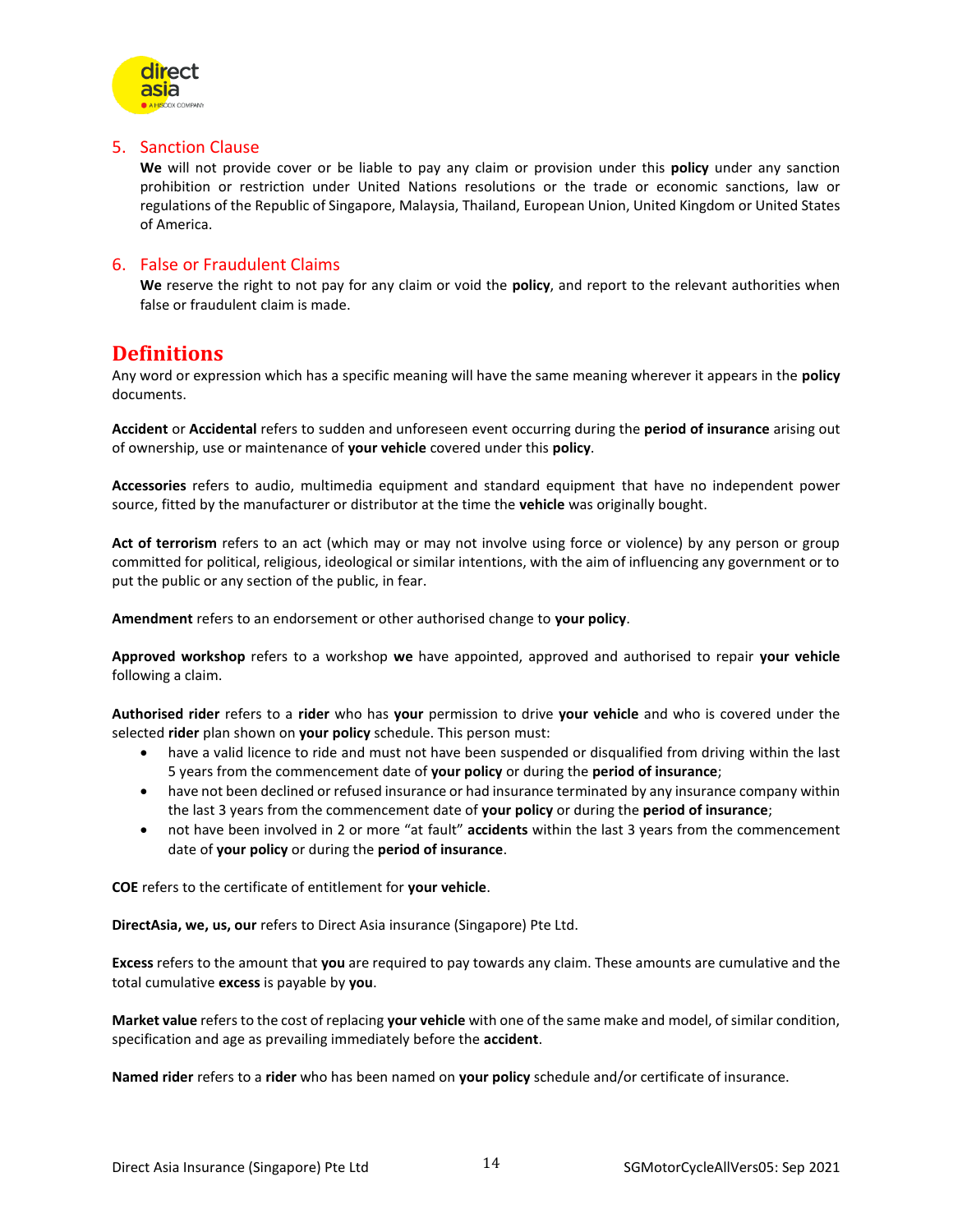

**Nuclear, chemical or biological terrorism** refers to using any nuclear weapon or device or releasing any radiation, solid, liquid or gas chemical agent or biological agent in an **act of terrorism**.

**Period of insurance** refers to the period of time which **your vehicle** is insured under this **policy** as shown in the schedule or certificate of insurance.

**Policy** refers to this **policy**, **your** application form, **your** declarations, the schedule, the certificate of insurance and any endorsements **we** have issued under this **policy**.

**Rider** refers to the person who is eligible to use the **vehicle** covered under this **policy**:

- is main **rider** and **named rider** age between 21 and 24 years old who have held a valid motorcycle licence for at least 2 years and/or not more than 1 **accident** within the last 3 years in the period immediately preceding the inception date of **your policy**;
- is main **rider** and **named rider** age between 25 to 65 years old who holds a valid motorcycle licence for at least 2 years in the period immediately preceding the inception date of **your policy**;
- has no licence suspended or cancelled within the last 5 years from the commencement date of **your policy** or during the **period of insurance**;
- has not been refused insurance or had it terminated by any insurance company within the last 3 years from the commencement date of **your policy** or during the **period of insurance**.

**Total loss** refers to when **your vehicle** is damaged beyond repair, stolen, or when the economical cost to repair **your vehicle** is above the **market value**.

**Unnamed rider** refers to any person who is not named on **your policy** schedule or certificate of insurance but who is allowed to ride **your vehicle** under the "Any rider" optional benefit.

**You, your** refers to the person named as the policyholder and includes the person or persons named as the main **rider** and/or **named rider** and all other **riders** covered in this policy.

**Your vehicle / vehicle** refers to the motorcycle covered under **your policy**, as shown on the certificate of insurance. The policyholder must be the legal and registered owner of this motorcycle within 7 days from the **policy** inception date.

#### <span id="page-14-0"></span>**Customer Care Policy**

At **DirectAsia**, **we** strive to provide service excellence to all **our** policyholders. If on any occasion **our** services falls short of **your** expectation, below is what **you** can do:

**You** should first contact **our** Customer Service Department. **You** can email to **us** at customerservice@directasia.com or call our hotline at (65) 6665 5555. **We** will look into **your** matter and respond within 3 working days and if further action needed, **we** will provide **you** a full reply within 14 working days.

If **you** are dissatisfied with **our** respond, **we** will refer **you** to Financial Industry Disputes Resolution Centre (FIDReC) who is an independent dispute resolution organization. **You** may consider to contact them and submit **your** matter to FIDReC for settlement by mediation in accordance with the mediation procedure in force.

FIDReC's details are: Financial Industry Dispute Resolution Centre Ltd 36 Robinson Road #15-01, City House Singapore 068877 Telephone: 6327 8878 / Email: info@fidrec.com.sg